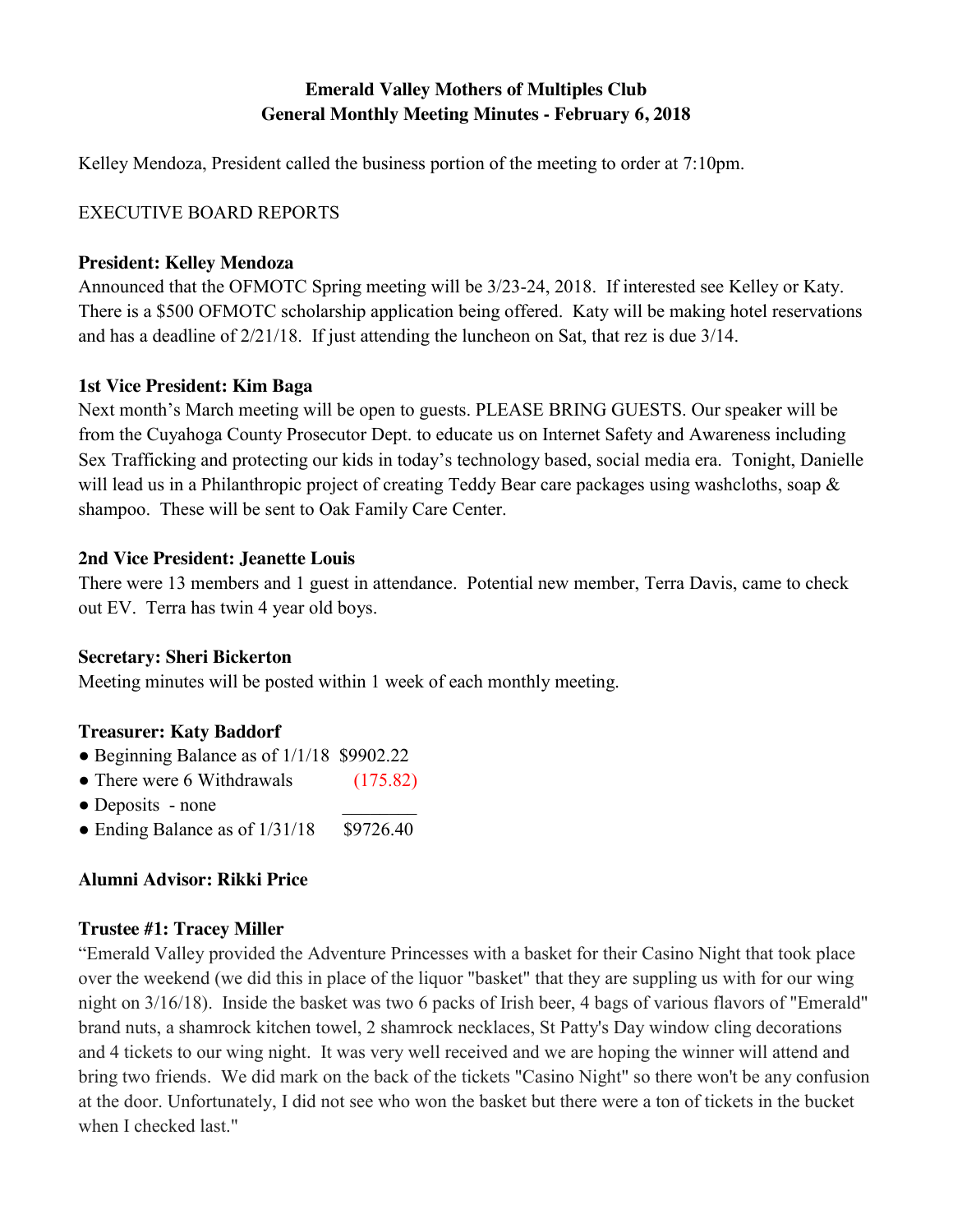### **Trustee #2: Jennifer French**

### **GENERAL BOARD COMMITTEE REPORTS**

#### **Fundraising Primary: Christine Mazzeo**

The Wing Night will be held on Friday, March 16, 2018, from 7-10pm at Rookies Sports Bar, 6913 W. 130th St. in Parma Hts. Tickets will be available for purchase soon! Start spreading the word! Tickets are \$25 and will include 3 hours of all you can eat & drink - wings, pizza, pasta, salad, rolls, domestic draft beer, well liquor, wine, pop and the "Rookie Blue" signature drink. There will be Raffle Baskets, Sideboards, Grab Bags & a Premium Liquor Basket! Any donations need to be received by 3/9/18.

### **Fundraising Secondary: Kelley St. Clair**

The Chipotle fundraiser took place last night, 2/5/18. We profited \$133.88

#### **Historian: Kim DeGross**

Look through photos and send them to my email (Kimberly.r.degross $\omega$ gmail.com) if you want to see them in the slideshow/memory book.

### **March of Dimes: Katy Baddorf**

The walk will take place on 4/29/18 at 10am. Pre-walk activities start at 8:30am. Lots to do for kids and adults. Many vendors supplying free food too! This year, EV will make bracelets to be worn at the walk and dedicated to any baby you know that passed away. Another great way to support MOD is to attend a Monsters Hockey Game on 3/25/18 at 3pm. \$5 from each ticket will go to team Emerald Valley.

#### **Mentoring: Jeanette Louis**

There will be a Valentine's party on 2/10/18 at 3pm at the Strongsville library. All are welcome!

## **Mother of the Year: Jennifer French**

Nomination forms are available for anyone who wishes to nominate a fellow member. A sign up sheet for the Mother of the Year dinner on 5/1/18 was passed around the meeting. Advance \$10 payment required. Emerald Valley will pay the difference for each member in attendance.

#### **Newsletter: Sheri Bickerton**

Please email your newsletter articles to Sheri by the 20th of every month to ensure the newsletter can be created and emailed out to all members within 1 week of each month's meeting.

#### **Parties: Courtney Gall**

Hoping to have the spring party at a park. Mugrage Park was a big hit last year – may have it there.

## **Philanthropic: Danielle Gomez**

At our March meeting, we will be voting on a philanthropy to submit for application to OFMOTC. Suggestions brought forward are Maggie's Place, Laura's Home (Westpark), Ohio Guidestone and Oak Family Center.